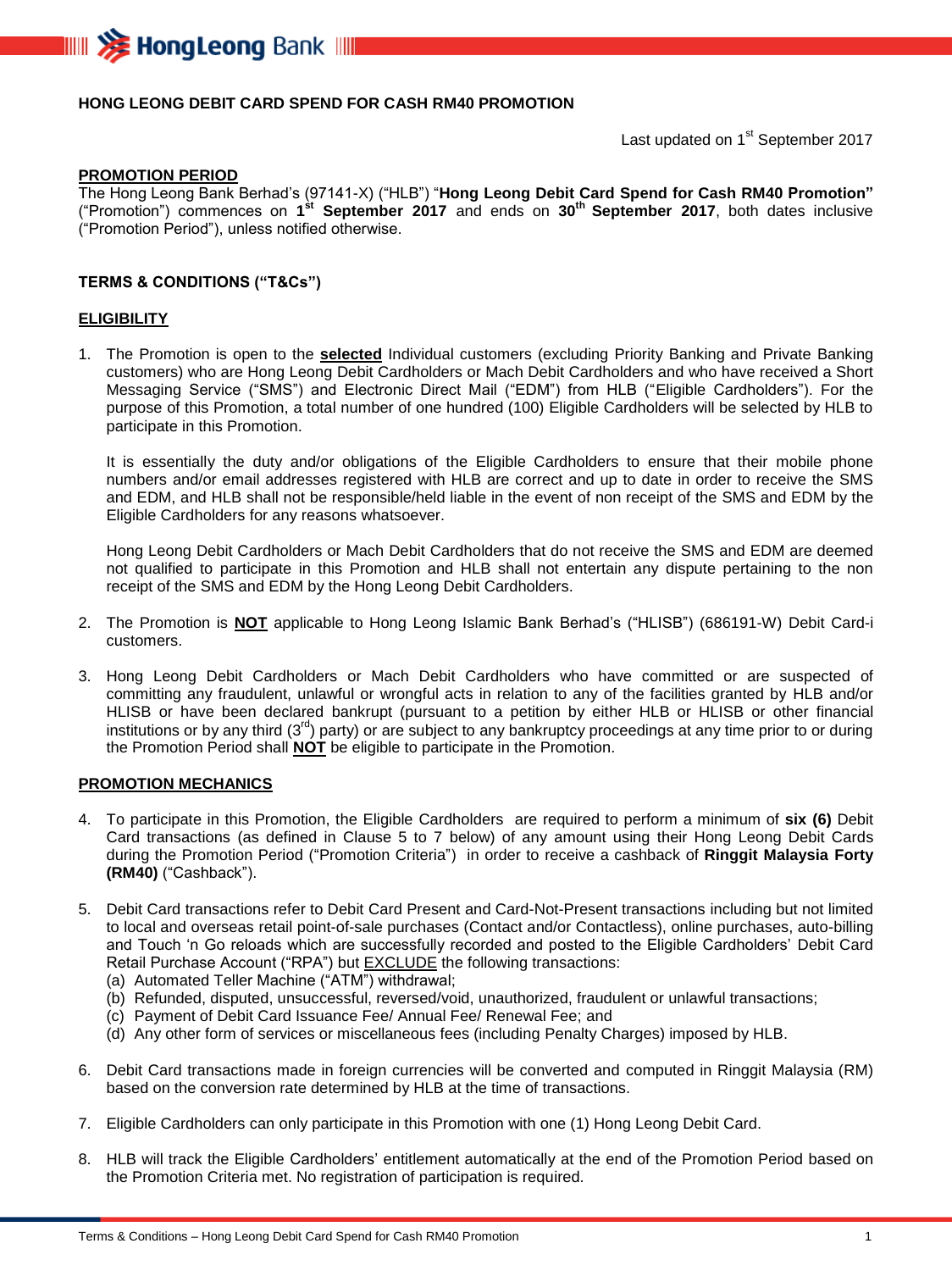

- 9. HLB shall not be liable and responsible for any failure or delay in transmission and/or reflection in the Eligible Cardholders' RPA on the relevant Debit Card transactions which may result in the Eligible Cardholders being omitted from receiving or not entitled to the Cashback for the Promotion.
- 10. Total Cashback payout is capped at **Ringgit Malaysia Four Thousand only (RM4,000)** under this Promotion and it is limited to **one hundred (100)** Eligible Cardholders throughout the Promotion Period. Each Eligible Cardholder is entitled to **Ringgit Malaysia Forty** (**RM40)** only regardless of the number of Debit Card(s) that he/she has with HLB.
- 11. The Eligible Cardholders' Hong Leong Debit Cards and their accompanying RPA must remain open, active and valid with a minimum account balance of **Ringgit Malaysia Two Hundred (RM200)** from **1 st September 2017** until **31st December 2017** for the purpose of the Cashback crediting, failing which, the Eligible Cardholders shall be disqualified from receiving the Cashback and the Cashback shall be forfeited.
- 12. Cashback will be credited into the Eligible Cardholders' RPA no later than **31st December 2017**. Nevertheless, HLB will not be responsible for any delay in crediting the Cashback.
- 13. The Eligible Cardholders shall be notified by HLB on the successful crediting of Cashback either in writing, by phone, by SMS, by posting the Eligible Cardholders' name and Hong Leong Debit Card number (in masked form) at HLB's Website at [www.hlb.com.my](http://www.hlb.com.my/) ("HLB's Website") or any other methods deemed fit by HLB no later than **31st December 2017**.
- 14. The Eligible Cardholders who do not receive such notification from HLB by **31st December 2017** are deemed **NOT** entitled to the Cashback.
- 15. The Eligible Cardholders shall be responsible to notify HLB in writing no later than **31st January 2018** for nonreceipt of the Cashback, failing which, they shall be deemed to have received and accepted the Cashback from HLB.
- 16. The Eligible Cardholders hereby give their consent to and authorize HLB to disclose their names, mobile phone numbers and email addresses to the appointed vendors for the purposes of the Promotion.
- 17. The SMS and EDM service for this Promotion is provided and supported by M3 Technologies (Asia) Berhad (482772-D) ("M3Tech") and DCatalyst Sendirian Berhad (819292-U) ("DCatalyst") respectively; SMS and EDM vendors officially appointed by HLB.
- 18. The Eligible Cardholders also hereby give their consent to and authorize HLB to disclose or publish their names, Hong Leong Debit Card numbers (in masked form) or photos in media, marketing or advertising materials for the purposes of the Promotion.

## **GENERAL**

- 19. By participating in the Promotion, the Eligible Cardholders:
	- (i) Have read, understood and agreed to be bound by the T&Cs of the Promotion;
	- (ii) Agree that the T&Cs herein, Hong Leong General Terms and Conditions of Accounts and Hong Leong Debit Card Terms and Conditions that govern the RPA and Debit Card transactions respectively, or any relevant terms and conditions HLB may impose from time to time, are read as an entire agreement and the specific T&Cs herein shall prevail if there is any discrepancy;
	- (iii) Agree that the Cashback is non-transferable to any third (3rd) party and non-exchangeable for up-front credit, cheque or benefit-in-kind;
	- (iv) Agree that HLB's decision on all matters relating to the Promotion shall be final, conclusive and binding on all Eligible Cardholders and no further correspondence and/or appeal to dispute HLB's decision shall be entertained; and
	- (v) Agree to access HLB's Website at regular time intervals to view the T&Cs of the Promotion and to ensure to be kept up-to-date on any change or variation to the T&Cs.

20. HLB reserves the right:

- (i) To add, delete, suspend or vary the T&Cs contained herein, either wholly or in part, including but not limited to substituting the Cashback with other offer or product of similar value at its absolute discretion, by way of posting on HLB's Website, or in any other manner which HLB deems practical;
- (ii) To disqualify any Eligible Cardholders for any reason whatsoever as HLB may in its absolute discretion deem fit to participate in the Promotion and/or be entitled to the Cashback; and